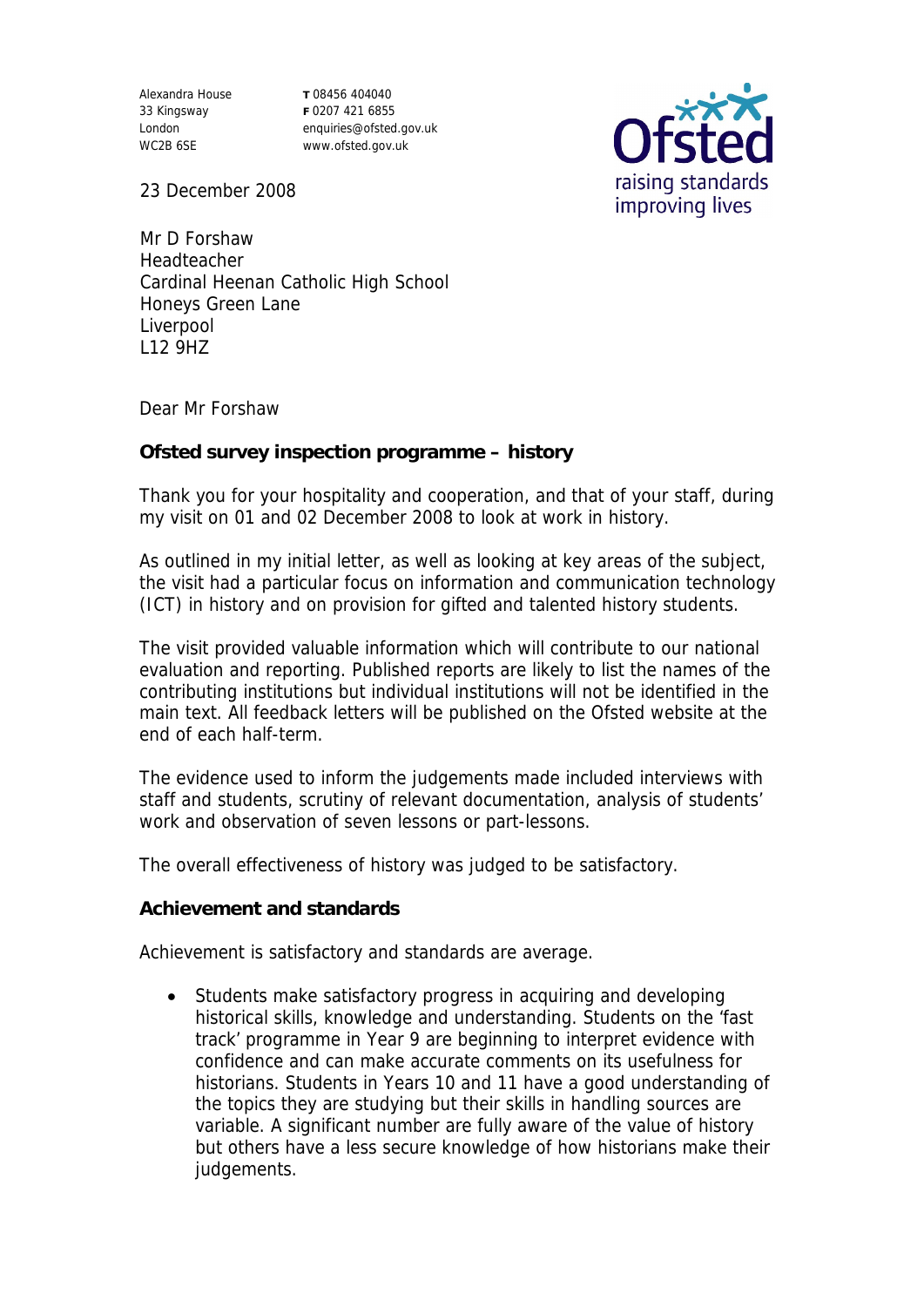- Students following the 'Opening Minds' programme in Years 7 and 8 make well-founded links between history and other subjects, English in particular. However, their understanding of the nature of evidence and how it is used to put together a picture of the past needs to be further developed. Nonetheless, they produce thought-provoking poetry, empathising with soldiers fighting in the trenches during the First World War.
- Over time, standards at GCSE are broadly average but improving and the 2008 results were the best the school has had for four years. The school recognises, however, that students who do well at Key Stage 3 in history do not always fulfil their potential in their GCSE examinations.
- Standards and achievement in A-level history show no consistent trend over time. However, more students are now opting for A-level courses. Achievement in the current Year 13 group is satisfactory. Several students have applied to read history at university.
- Students' personal development is good. They behave well in lessons and generally enjoy the subject-matter. When given opportunities to work in groups, they do so maturely and support other students with their learning.

**Quality of teaching and learning**

The quality of teaching and learning is satisfactory.

- Teachers demonstrate secure knowledge of the subject and produce good resources for their students in all three key stages.
- Classroom management is good and relationships between teachers and students and between students themselves are a strength.
- Teachers in the 'Opening Minds' programme reinforce students' learning well by linking historical topics with other subjects, the study of Shakespeare's England 'Mind your head' for example.
- In the most effective lessons, sophisticated questioning provides realistic challenge for students and requires them to justify their answers. However, challenge is inconsistent across the subject and teachers are sometimes satisfied with brief answers rather than extended comment. In these lessons, students are not required to think as deeply about the subject-matter as they could.
- On occasions, there is too much teacher direction of learning and students sometimes lose concentration as a result.
- Assessment is satisfactory. In the 'Opening Minds' programme the lack of emphasis on the development of historical skills makes any assessment of students' historical abilities difficult. Nonetheless, marking is good in all key stages and teachers give their students accurate advice on how they can improve their work. Moreover, teachers are exposed to well-ordered and accurate data about student performance higher up the school and, as a result, have identified that students should be performing at higher levels in their GCSE examinations.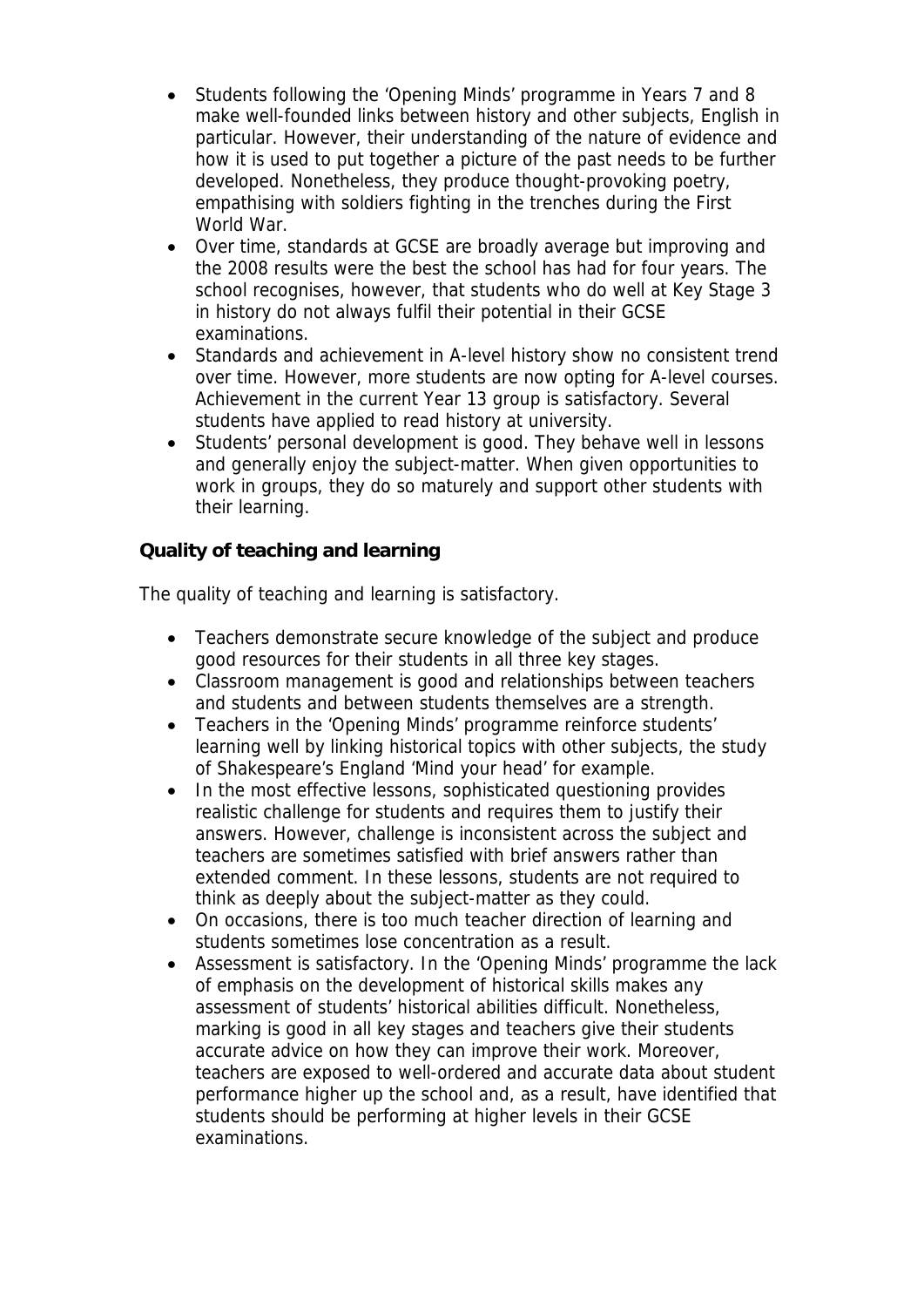## **Quality of the curriculum**

The curriculum is satisfactory.

- The 'Opening Minds' initiative is relatively new but already comprises some well planned topics, 'Time Travelling with the Doctor' for example, which encourage students to be creative in their learning and make links between different periods of history and across other subjects of the curriculum. However, the development of students' historical skills is not fully embedded into this programme.
- The 'fast track' course contains a variety of historical projects and allows for students to begin their GCSE course at the beginning of Year 9, with tuition planned for AS history in Year 11.
- Planning is sound and teachers prepare their lessons with the varying abilities of their students in mind.
- The number of students opting for GCSE history is low but the World Studies faculty, of which history is a key component, is looking at alternative accredited courses to attract more students to choose history at Key Stage 4.
- Students benefit from several historical trips and visits, to Speke Hall and to the Normandy battlefields for example.

**Leadership and management**

The leadership and management of history are satisfactory.

- Although relatively new in post, the lead planner for history has already begun to have a positive impact on provision for the subject and is supported well by her colleagues in the World Studies faculty.
- History self-review is facilitated by the impressive whole-school procedures which include the clear and comprehensive data produced by the school. The subject leader places appropriate emphasis on the scrutiny of planning and of students' assignments. As a result, selfreview is both rigorous and accurate.
- There are increasingly effective links between the World Studies and 'Opening Minds' faculties and, as a result, a clear vision for history is developing.
- History runs smoothly on a day-to-day basis and there are secure levels of teamwork amongst staff.

**Subject issue: ICT**

The use of ICT in history is good.

- There are impressive assignments produced using ICT by students in 'Opening Minds' and also on the 'fast track' programme.
- Students also use Moviemaker with confidence; for example, the moving film produced by a Year 7 student as part of Holocaust Memorial Day.